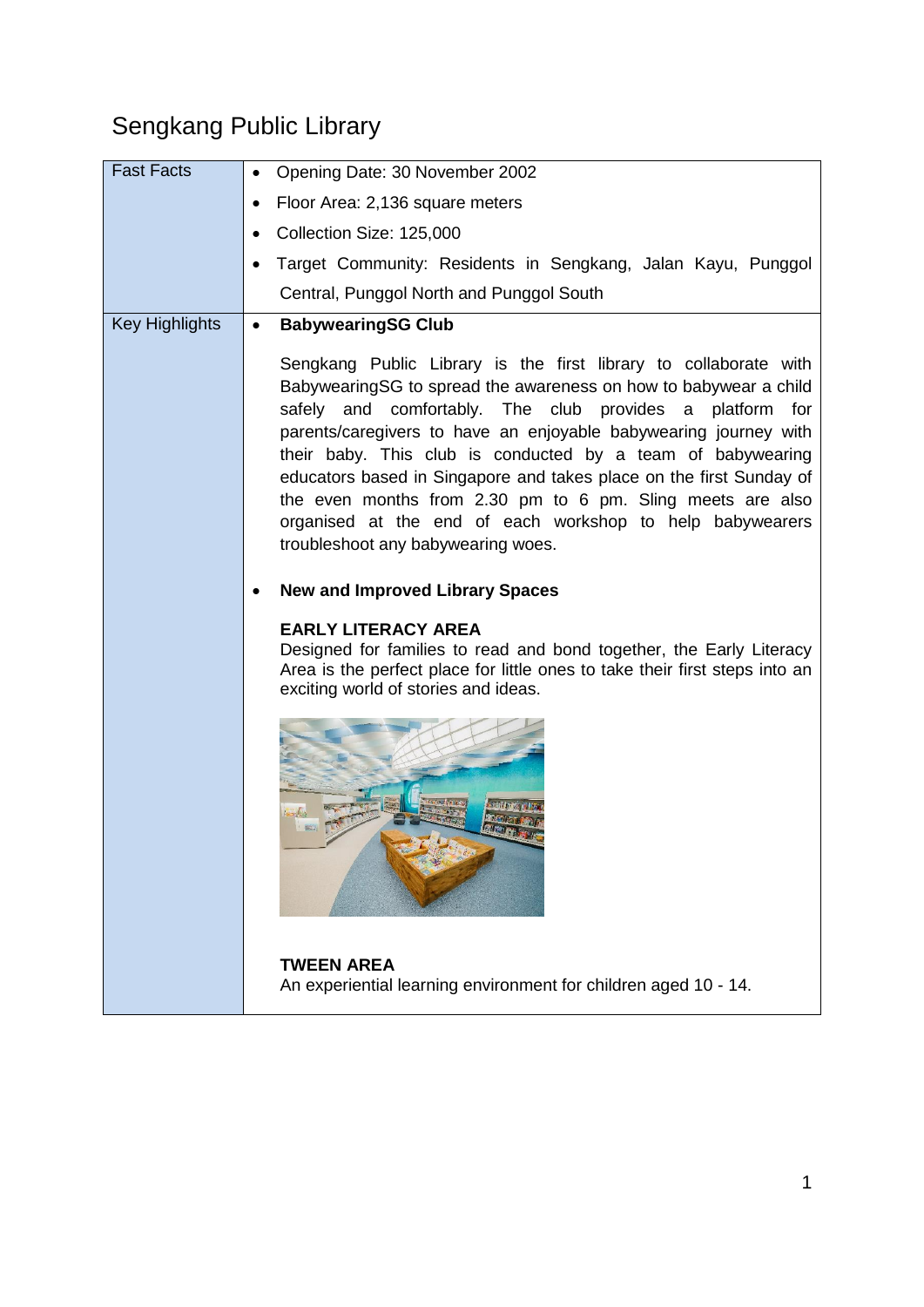|                                   | <b>INTEGRATED DISPLAY</b><br>Enjoy the seamless browsing across print and digital content on the<br>Integrated Display.                                                                                                                                              |
|-----------------------------------|----------------------------------------------------------------------------------------------------------------------------------------------------------------------------------------------------------------------------------------------------------------------|
|                                   |                                                                                                                                                                                                                                                                      |
|                                   | <b>COMMUNITY WALL</b><br>A small walkthrough gallery for community organisations as well as<br>any local talents who want to showcase their creations.                                                                                                               |
| Collection<br><b>Highlights</b>   | Sengkang Public Library has a total collection size of 125,000 books,<br>magazines, and audio-visual items. This includes items from the Adult,<br>Young People and Children's collections. All items in the library can be<br>loaned out by library members.        |
|                                   | The collection covers a broad range of subjects for leisure reading and<br>stocks popular reads for all ages. Popular fiction, lifestyle reads,<br>magazines, award-winning books for children, as well as picture books<br>are very well-received by library users. |
| Services and<br><b>Facilities</b> | a) Facilities<br>Seating capacity: 232<br>8 Multimedia stations<br>4 eNewspaper stations<br><b>Quiet Reading Lounge</b><br>Newspaper Reading Area<br><b>Reservation locker</b><br>Bookdrop<br>Programme Zone<br>Storytelling and Activity Area                       |
|                                   | b) Services                                                                                                                                                                                                                                                          |